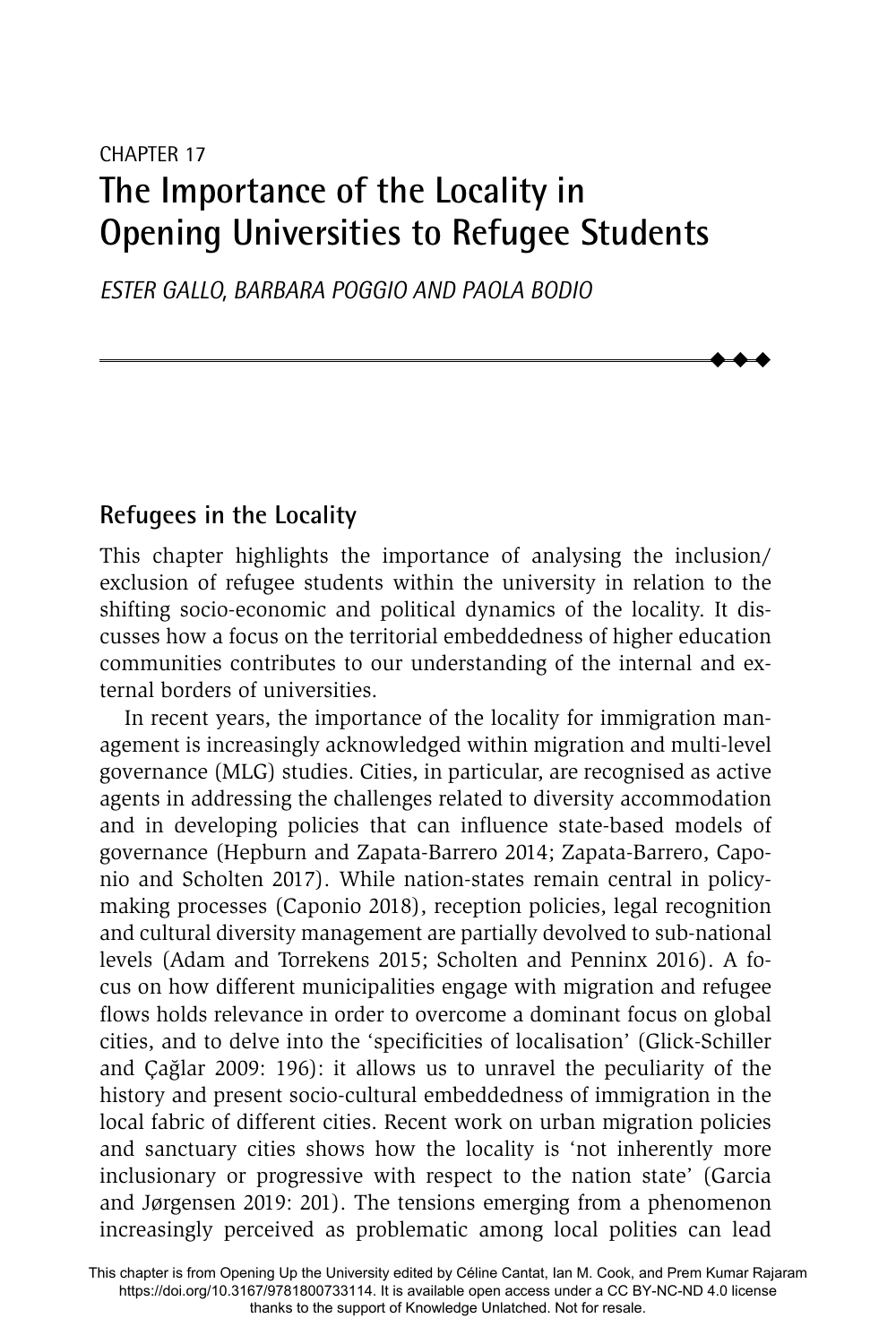cities to enact restrictive and exclusionary policies (Ambrosini 2012; Gallo 2016; Gattinara 2016). Yet municipalities also need to counterbalance the state's orientation or inertia with local pragmatism and inclusiveness, by developing collaborations with the local civil society networks and non-governmental organisations (Bauder 2016; Hoekstra, Kohlbacher and Rauhunt 2018).

While MLG literature does not problematise the 'integration' paradigm overall, it questions the cohesion of the national 'whole' against which the incorporation of immigrants/refugees is usually measured (Schinkel 2018): it problematises the organicist representations of receiving states as integrated bodies, highlighting how inclusion becomes a contested subject between different territorial levels and social actors. Differential access to socio-economic and cultural capital emerges in local contexts of prolonged displacement, where inclusion largely remains a 'forbidden solution' (Long 2014: 476). While it is at local level that refugees try to negotiate possibilities, this process is often 'between and beneath the law' – with the locality becoming a space where refugees are 'trapped in a prolonged state of limbo' (Long 2014: 481; Fielden 2008). Overall, within migration studies, the role of the locality in the development of tertiary education policies for displaced people has received limited attention. Interesting insights come from pioneer work within higher education literature. The latter highlights, on the one hand, how refugee access to higher education (HE) in many European and North American contexts is fostered through strict collaboration between municipal/regional governments, universities and civil society organisations (Streitwieser et al. 2019; Baker et al. 2018; Ferede 2010). On the other, it also stresses how these initiatives have remained largely invisible within and beyond local higher education communities as well as the local society (Crea 2016).

Drawing from the programme 'Refugee and Asylum Seekers at the University' (RASU) at the University of Trento (north-eastern Italy), this chapter reflects on the importance of the locality in opening universities to students with a refugee background. The 'locality' refers here to the context of a particular historical and political relationship between the provincial government, the university and the city. A multi-level analysis of educational policies for refugees is beyond the scope of this contribution. However, it is important to look at receiving HE communities alongside the specific web of relations in which they are historically located, and at how their connections with the locality may influence regional and national policy orientations. Universities do not operate in a vacuum but have been integral to the history, socio-economic de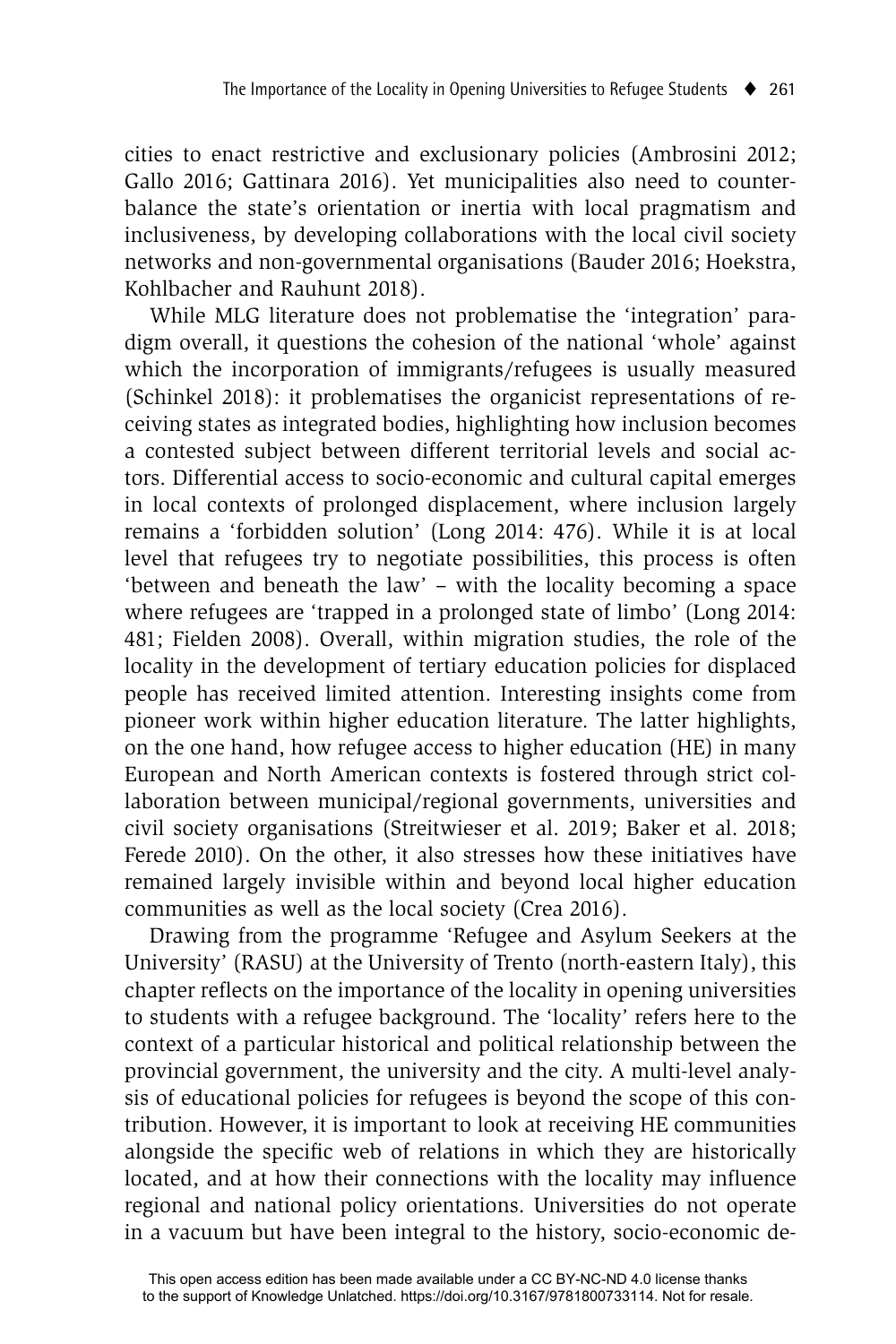velopment and cultural outlook of local urban environments in many European contexts. This holds relevance for the analysis of the relationship between refugees and HE communities. The opening of universities to displaced students constitutes a process that goes beyond the physical and intangible borders of academic institutions to reflect their broader embeddedness. The RASU programme aimed to bring HE communities closer to refugees' lived realities, and to strengthen the collaboration between the university, the Autonomous Province of Trento (PAT) and local civil society. It faced challenges emerging from within the higher education communities as well as tensions with the provincial and national governments, illustrating the importance of analysing the opening and potential closure of universities to refugees not only in relation to changing academic culture but also to shifts in local and national politics.

# **The Italian Multi-Level Government System, Refugees and Higher Education**

The Italian state includes fourteen regions, four 'special statute' regions, and the two autonomous provinces of Trento and Bolzano. Federal reforms (1971, 2001) devolved legislative and administrative powers, including on social policy matters, to sub-national governments.<sup>1</sup> On immigration, multi-level government alternates between devolved and centralist turns. Although the Italian state formally has exclusive jurisdiction over immigration, $2$  issues of reception, legal recognition and 'public security' were transferred to sub-national levels throughout the 2000s up until 2017.

The 2002 National Asylum Program, subsequently renamed the 'Protection system for asylum seekers and refugees as well as for migrants with humanitarian status' (SPRAR), demonstrates the growing multilevel approach to refugee policies. SPRAR was originally subscribed to by the Interior Ministry, the United Nations High Commissioner for Refugees (UNHCR) and the National Association of Italian Municipalities, and by 2014 it also included the Regional Coordinating Groups on Asylum. It reflects a decentralised multi-level governance model: vertical coordination of the Interior Ministry and UNHCR is integrated with the horizontal activation of sub-national authorities in collaboration with local public institutions, NGOs and private actors (Giannetto, Ponzo and Roman 2019). However, particularly after the 2015 'refugee crisis', the system increasingly operated with an emergency approach and was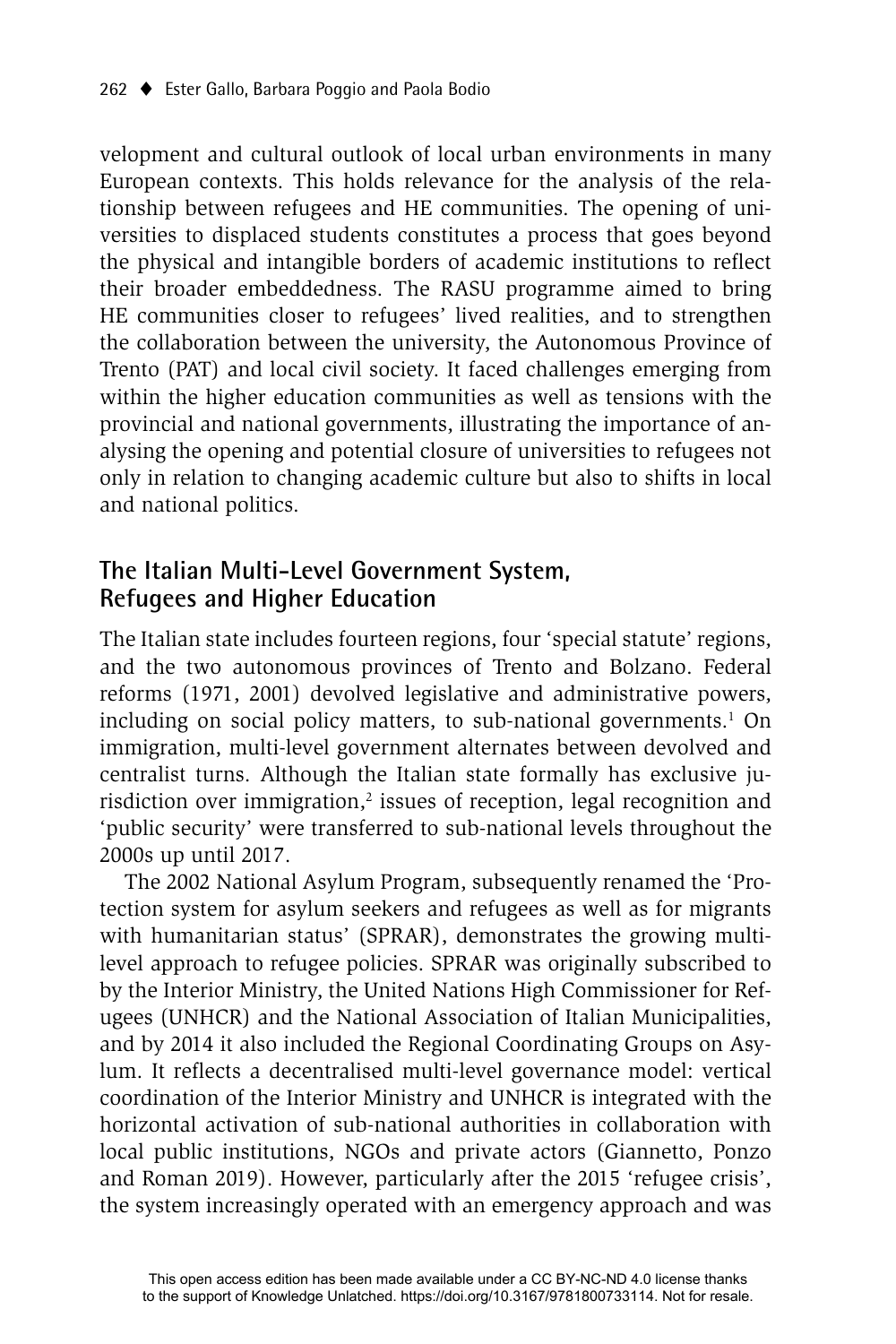often unable to ensure a balanced regional/municipal redistribution of asylum seekers (Kuschminder 2019).

The effects of the 2008 economic crash, the moral panic generated by the perceived 'mass influx' of refugees, and political concerns over the loss of electoral consensus combined to determine a more centralist turn in 2017. The Minister of the Interior in the centre-left Gentiloni government, Marco Minniti, promoted policies designed to increase repatriations, reduce inflows through agreements with origin/transit countries, centralise economic and administrative control of the Italian reception system, and prioritise international protection holders over asylum seekers in accessing SPRAR. The 2017 bid scheme harmonised SPRAR across regions but limited sub-national actors' involvement in decision-making (Giannetto, Ponzo and Roman 2019). Space for multilevel consultation was further diminished during the populist coalition government of the Five Star Movement (M5S) and the Lega Party in 2018, exemplified by Law 132/2018. This excluded 'humanitarian protection' holders from reception services, suppressed inclusion/support services for asylum seekers, and reduced refugees' income per capita from 35 euros to 19–26 euros.

To our knowledge, there are no previous studies on refugee inclusion in Italian HE, and statistics are currently unavailable. However, looking at different programmes as described on university and government websites,<sup>3</sup> it seems that since 2016 universities have initiated processes of 'opening' to refugees in response to two factors: first, the realisation that students with a refugee background were already present in the university, but had largely been invisible;<sup>4</sup> and second, the pressing expectations of both internal members and local polities in promoting more inclusive educational policies. Fostering collaboration with sub-national governments and SPRAR was key for universities entering into dialogue with refugees wishing to enter or resume higher education. With limited public investment in HE, private foundations and enterprises have been important in terms of establishing fellowships, while civil society associations have provided students with linguistic and psychological support. Since 2016, however, a national programme of 100 yearly fellowships has been launched by the Interior Ministry and the National Conference of Italian Rectors (CRUI). The recruitment basin varies considerably, ranging from the municipal to the national level (through the SPRAR network) and, more recently, to the international level by way of humanitarian corridors. The process of opening universities to refugees involves the locality in terms of both economic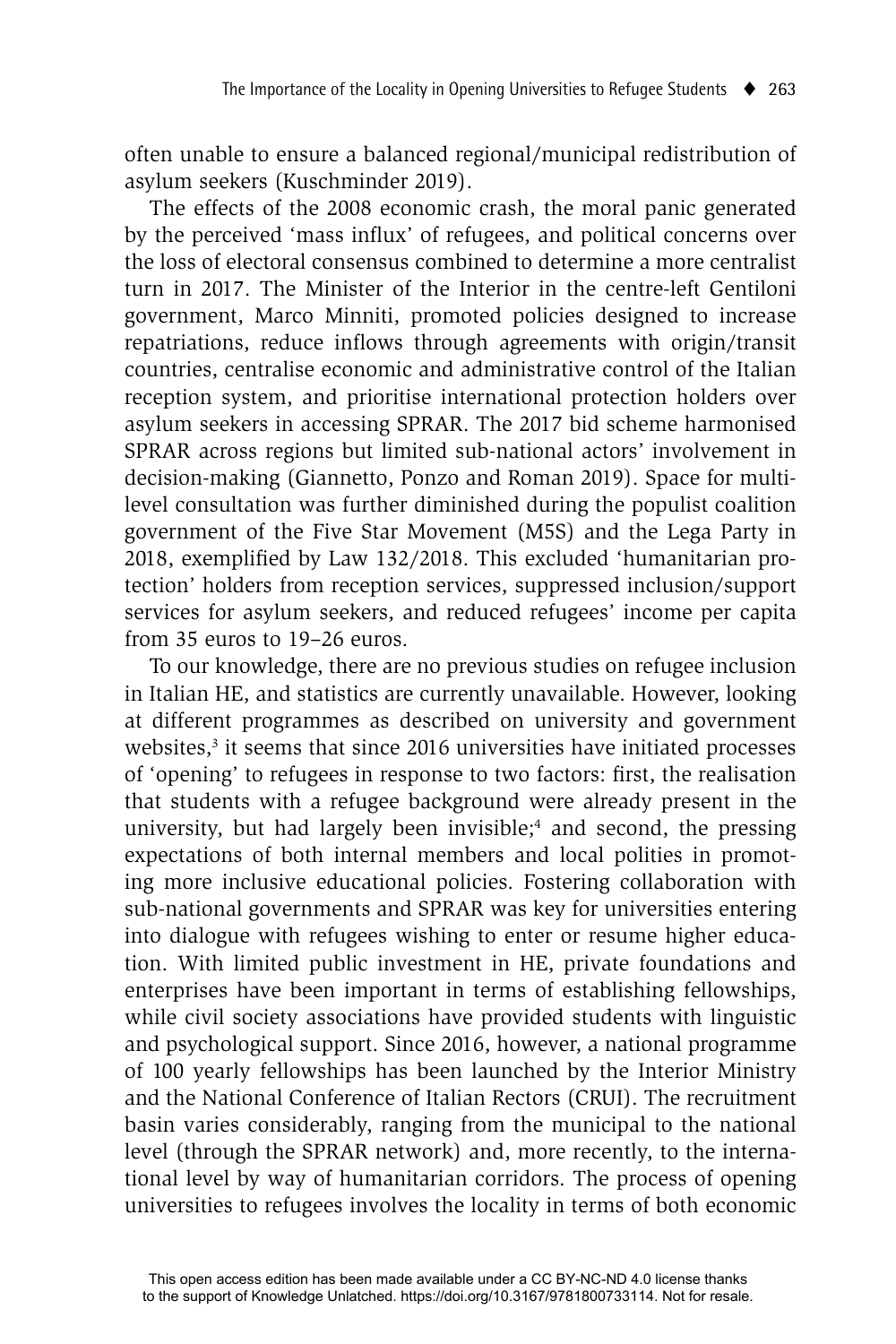and organisational support as well as pedagogical initiatives. Overall, it is highly probable that local university initiatives for refugee students have inspired – and impacted on – national policy developments. At the same time, as we will show in the context of Trento, centralist turns may deeply affect the premises and feasibility of HE programmes for refugees gradually developed in sub-national territories.

## **The University of Trento: Between Autonomy and Dependence**

The University of Trento is unexceptional with respect to the national trends outlined above. However, its location within an autonomous province and status as the only HE institution in the city offers insight into the limits and potentials of its embeddedness within the locality. In line with the national context, the university's spatial organisation reflects a 'diffuse campus' model (Di Lorenzo and Stefani 2015), and academic, cultural and social activities are considered part of the urban tradition. Established in 1962, it has increasingly attracted students from outside the province (around 56 per cent), although its recruitment basin remains relatively confined to the north-eastern regions. In 2019, it had 16,531 students, with 847 foreign citizens mainly from South Asia, Central Asia and West Africa.

The university is part of the Italian state university system but enjoys a special autonomy under Legislative Decree no. 142/2011, which followed the 2009/42 'Milano Agreement'. The latter assigned to the Autonomous Province of Trento (PAT) the responsibility for financial programming and funding of the multiyear strategic plan, which takes into account four macro-areas: course provision, research orientations, recruitment and career development, and knowledge transfer on the socio-economic situation (University of Trento 2012). The statute emphasises the importance of the university's role as an agentive partner of the local political and civil society, and its commitment to economic and socio-cultural development. While this change encouraged a synergistic collaboration between the university and the province, it also increased the former's (economic and political) dependence on the local government in marked contrast to other regional contexts.

The 2008 economic crisis has visibly affected access to HE in Italy. At national level, the European University Association notes a 9 per cent decrease in registered students between 2008 and 2017 (EUA 2018), whereas the National Institute of Statistics reports a 13.2 per cent fall in registration, particularly in the south (ISTAT 2019). This data reinforces a longstanding national trend. An average of 15 per cent of those aged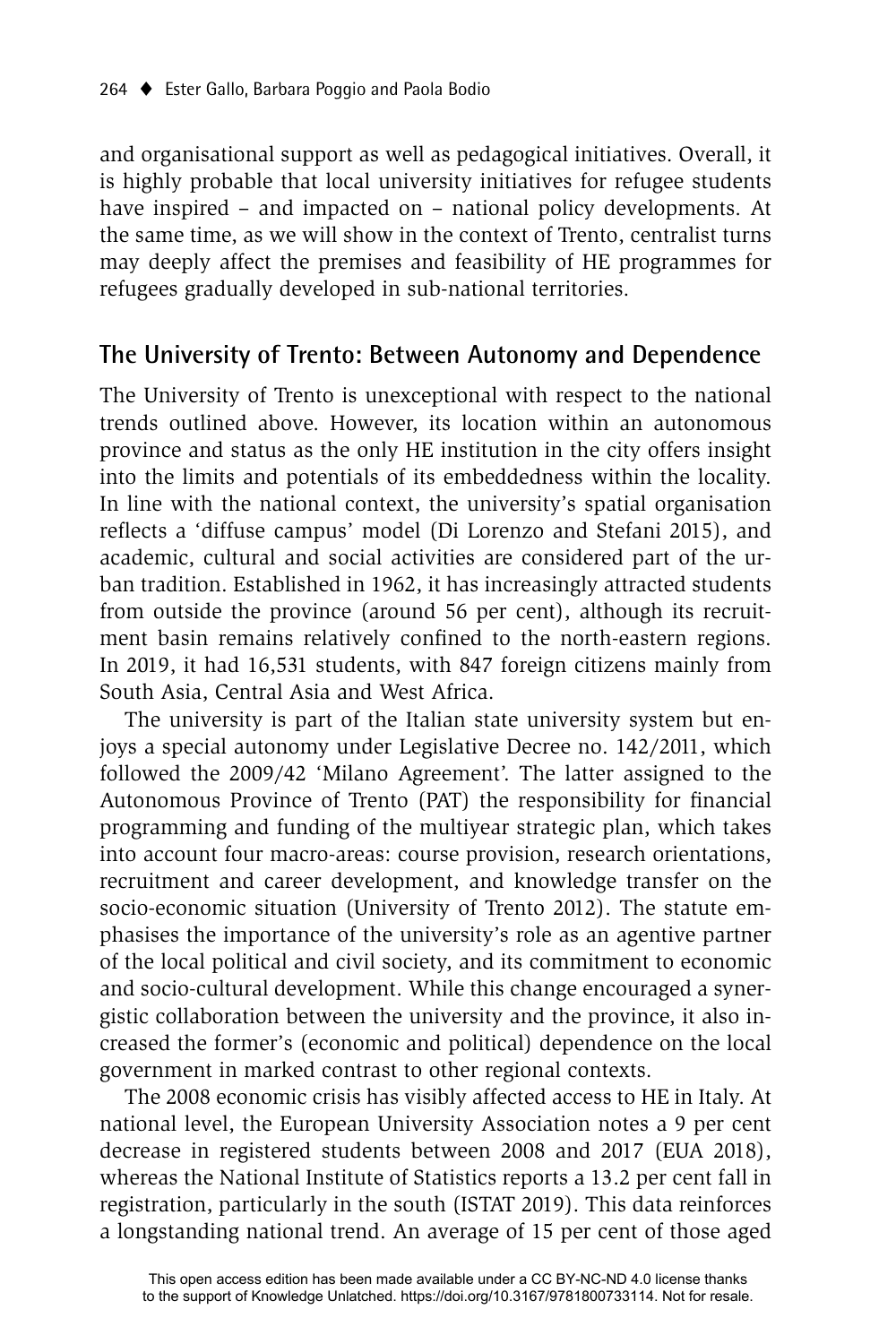between twenty-five and sixty-four hold a university degree in Italy, compared with 28 per cent in Europe. Between 2012 and 2017, Trento reportedly lost between two thousand and three thousand students, while registering a mild increase of 0.6 per cent in 2017 (ISPAT 2018) and maintaining an overall percentage of graduates slightly higher than the national average (22 per cent to 19 per cent). As in other Italian universities, access to the university is also regulated by an annual quota and entrance exam.

# **Opening the University to Refugees**

In 2019, immigrants accounted for 8.8 per cent of the total population in Trento, with immigration flows having increased constantly since the 1980s. Trento joined the national protection system for asylum seekers and refugees in 2006, and since 2014 the province has agreed to accept 0.89 per cent of forced migrants in Italy. In 2019 there were around 1,600 asylum seekers, mostly from Central Africa and South Asia, with nearly 1,100 in the SPRAR system (CARITAS 2019). Although the numbers between 2015 and 2019 have remained low (relative to the national average), the presence of refugees was viewed locally as an emergency situation requiring intervention (Ambrosini, Boccagni and Piovesan 2016).

The 2016 Memorandum of Understanding between the University of Trento and the PAT initiated a four-year plan of refugee-oriented initiatives. Importantly, this responded not only to the commitment of internal members but also to the PAT's expectations towards the university in terms of its contribution to managing the perceived 'refugee crisis'. The Memorandum stressed the growing refugee quota assigned to the province by the 2014 State-Regions agreement. The 'relation of reciprocity' between the PAT and the university required the latter to run educational programmes aimed at valorising refugee skills, and to train the broader student community in migration-related issues in order to acquire necessary labour market entry skills.

The locality has been involved in two main ways. First, it provides the university with legal and organisational support through local associations and migration offices as well as information about possible difficulties or requests involving displaced students. Second, the university is committed to developing pedagogical initiatives raising awareness of forced migration beyond its traditional audiences by supporting students who undertake internships within the SPRAR system and local NGOs and associations. Pedagogical initiatives also arise from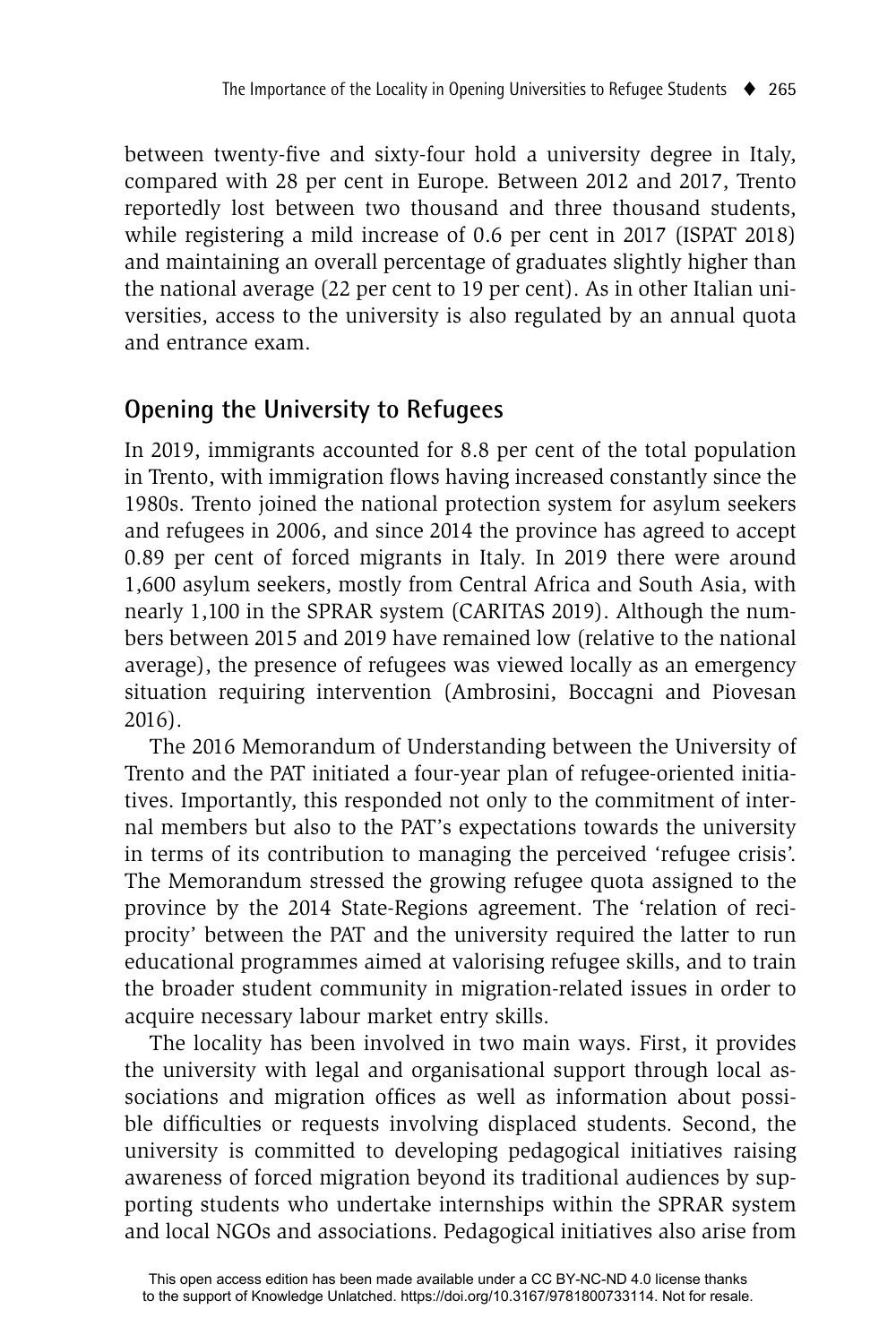student association activities, such as the 'SuXr – University Students for Refugees' programme, an interdisciplinary evening course attended by students involved in local organisations.

Established as a pilot programme, 'Refugee and Asylum Seekers at the University' involves Year 5 students who, until 2018, could be both international protection holders and asylum seekers within the province's SPRAR system. RASU circumvented the national regulation that formally required students to obtain international protection status in order to register for a university degree, although students must still obtain this (or another form of residence permit) before their course ends in order to graduate. Orientation includes intensive Italian and IT classes, a course on the Italian migration/refugee system, subjectoriented classes and individual tutoring. An annual quota is reserved for students with a refugee background, subject to their passing an entry exam. Students have four attempts to pass the entry exam within one year or they have to leave the programme. The programme includes university tax exemption, free accommodation, a daily meals card, transport card and university sports card. Students may also work between 150 and 400 part-time hours (yearly) within the university.

Between 2016 and 2020, the programme involved nineteen students in total (fifteen men and four women) aged between twenty-one and thirty-four, with most coming from West African and South Asian states. Only seven students remained in the programme in 2020. Of these, two students hold refugee status, one subsidiary protection status and four humanitarian protection status. The high drop-out rate reflects several issues including economic precarity, difficulties in balancing study and family life, and institutional failures involving the provision of educational support.

# **Internal Challenges**

The Memorandum of Understanding between the Trento Province and the university was implemented in a context of limited exchange between similar initiatives in Italy. Trento's experience was marked by a 'learning by doing' approach, with many predicaments affecting the actual openness of the university to refugees. We focus here on three interrelated aspects: the balance between humanitarian and academic approaches; difficult transitions from reception centres to the university community; and the tensions between 'special attention' and invisibility as experienced by refugee students.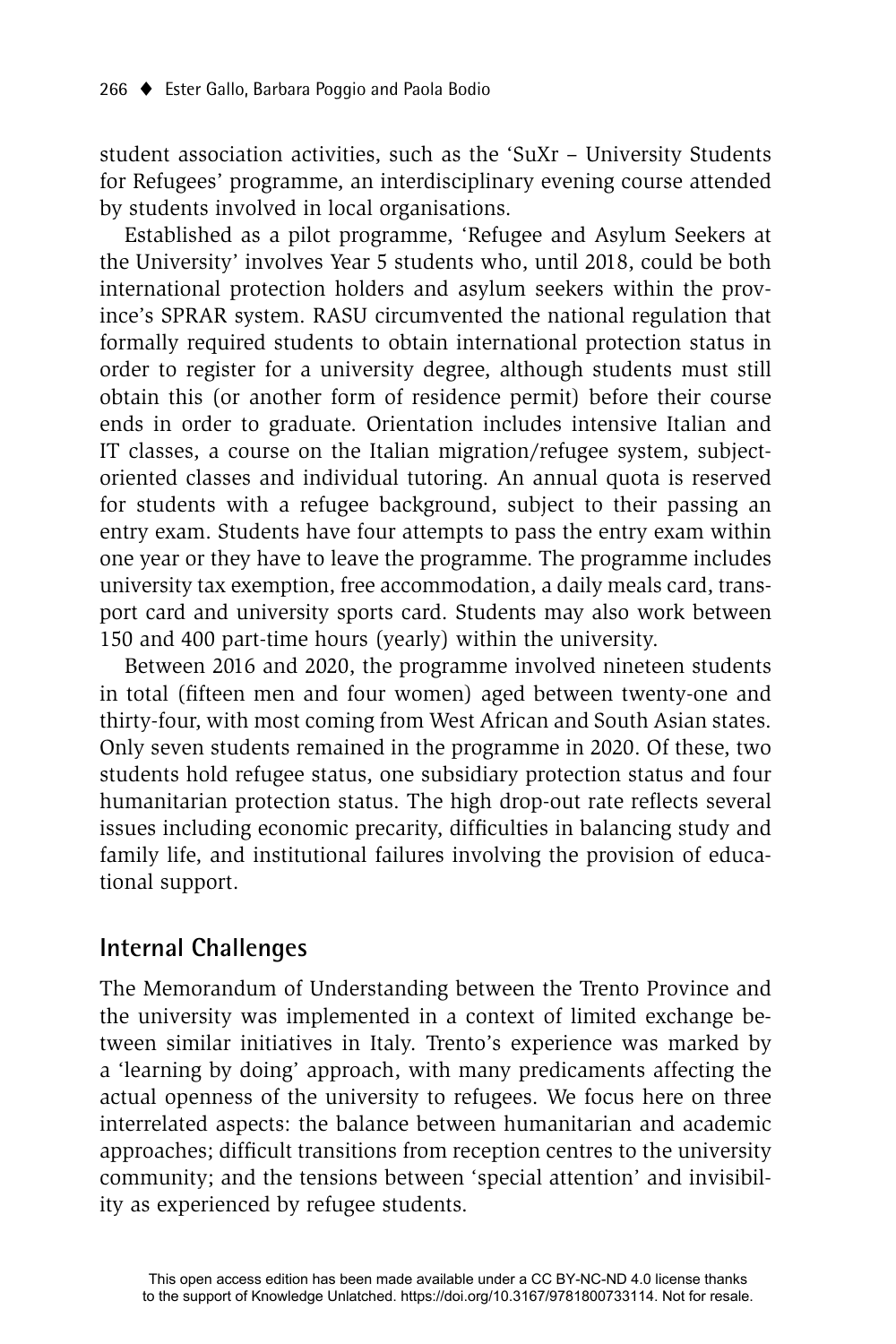#### *Between Humanitarian and Academic Approaches*

RASU faced the problem of balancing considerations of academic assessment with those relating to students' backgrounds. Oversimplifying access to the university for students with a refugee background, for instance, would have risked tensions within the broader student community, as well as scepticism – or paternalism – among teaching staff. This problem became clear in relation to the conditions students had to meet to remain in the programme. The yearly credit target proved to be too high, particularly in the STEM disciplines, where the tutoring support offered to close the gap between students' educational backgrounds and the departmental average was probably inadequate. The time constraints of the programme, combined with students' own academic anxieties, and uncertainties around their legal status, led to frequent drop-outs.

Internal regulations generated a higher drop-out rate among the first two student cohorts (2016–2018). This was partly because these students entered the university sooner after arriving in Italy, with lower language skills and limited knowledge of the university system. Further, institutional inexperience in dealing with the specific requirements of refugees affected the degree and quality of support provided. Although drop-outs persist in the more recent cohorts, these have benefited to some extent from the prior experiences and lessons at the individual and institutional level.

## *Transition from Reception Centres to the University Community*

The move from the 'centre to the classes' is far from smooth. This was partly due to students' limited familiarity with Italian university culture, although some of them had experiences of higher education in the original and transit countries. Partly, entering the university transforms students' relationships with other refugees at the reception centre and produces uncertainty around their renewed identities. Some students reported that their decision to enrol for a degree was not always understood by their peers, who were more concerned with finding employment and supporting their families. They were not always encouraged by reception centre workers, who sometimes underlined that employment might be found more easily in domestic or care work. Nor did they always feel guided within the university. Students' insecurities in dealing with paperwork and training were increased by limited knowledge of the Memorandum within the university, inefficient communica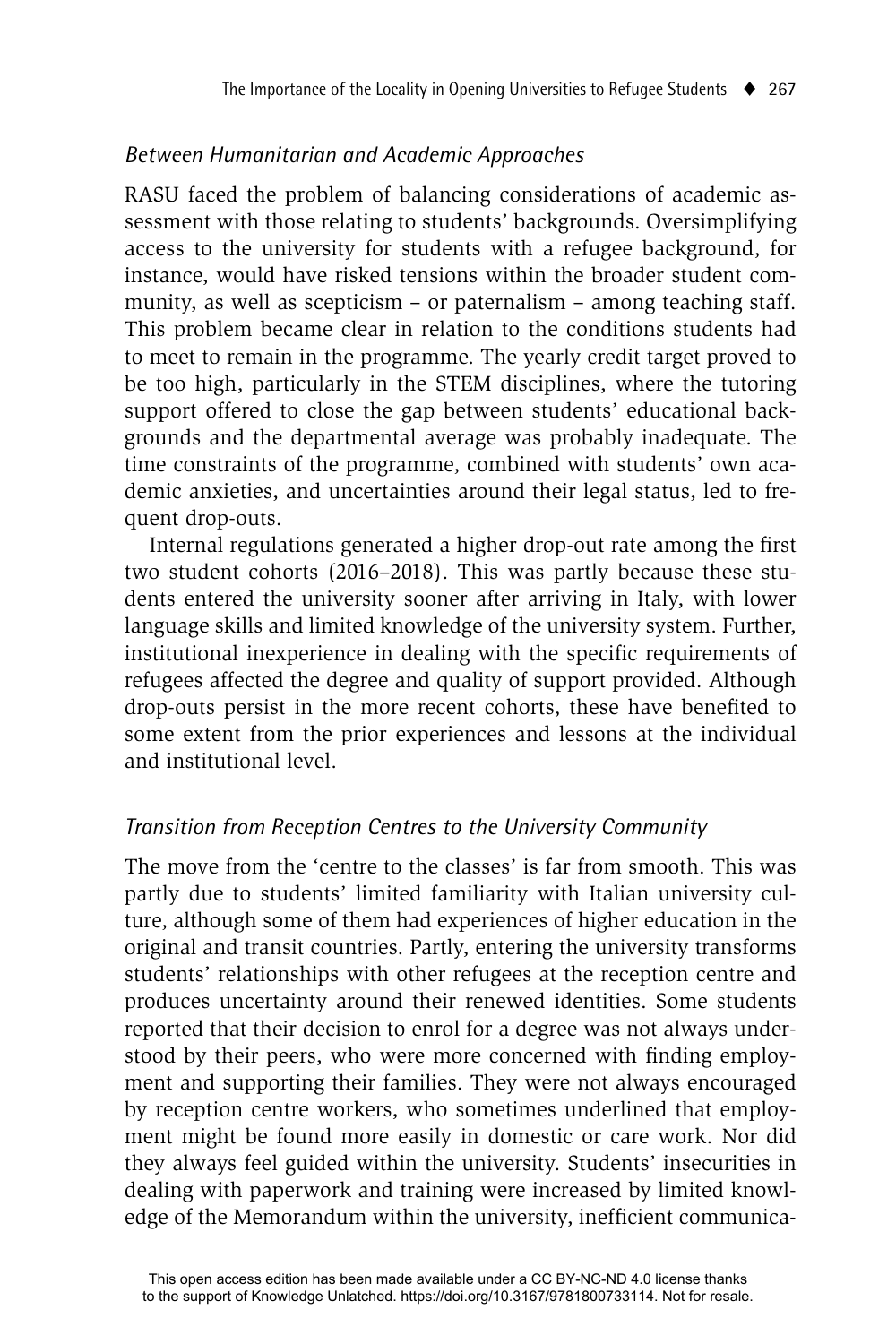tion between offices, or difficulties in identifying an appropriate tutor. Teachers' responses have also differed widely: while some empathised with students and actively supported their inclusion in departmental life, others remained relatively detached.

For refugee students, the move into university residences further increased the sense of uprooting and the difficulty of establishing new relationships. Rarely able to count on family support or other forms of income, they also faced additional economic pressures. While some found part-time jobs, economic reasons, alongside feelings of guilt for being 'unproductive', pushed some students to leave the programme.

#### *Exceptionality and Invisibility*

The visibility of refugee students as an exceptional category within the university community emerged as a key issue in our experience (on the issue of visibility, see also Aparna, Kramsch and Kande, this volume). While entering university often requires specific administrative, academic and psychological support (Ramsay and Baker 2019), we also need to consider refugee students' concerns regarding potentially paternalistic attitudes from their teachers and supervisors, and their wishes not to be evaluated on 'special' terms. Students often expressed the desire to hide their histories from peers and to establish relations free of charitable or suspicious attitudes. However, this combined with the equally widespread request for spaces within the community where they could feel at ease in communicating anxieties about their education and futures. This tension between the search for ordinary student life and the desire to share experiences of forced mobility requires the university to implement strategies aimed at transforming the overall image of refugees within the local community.

#### *Opening in Times of Crisis*

The Memorandum was implemented in a period of prolonged economic crisis, with declining university access mirroring wider growing inequalities. The initiatives locally developed by the PAT and the university triggered tensions with the state, as they were deemed to contravene specific national interests, and critiques of RASU have increased since 2016 at multiple government levels. Members of both the national parliament and the provincial government raised formal questions about the programme. It was argued that, in attending specifically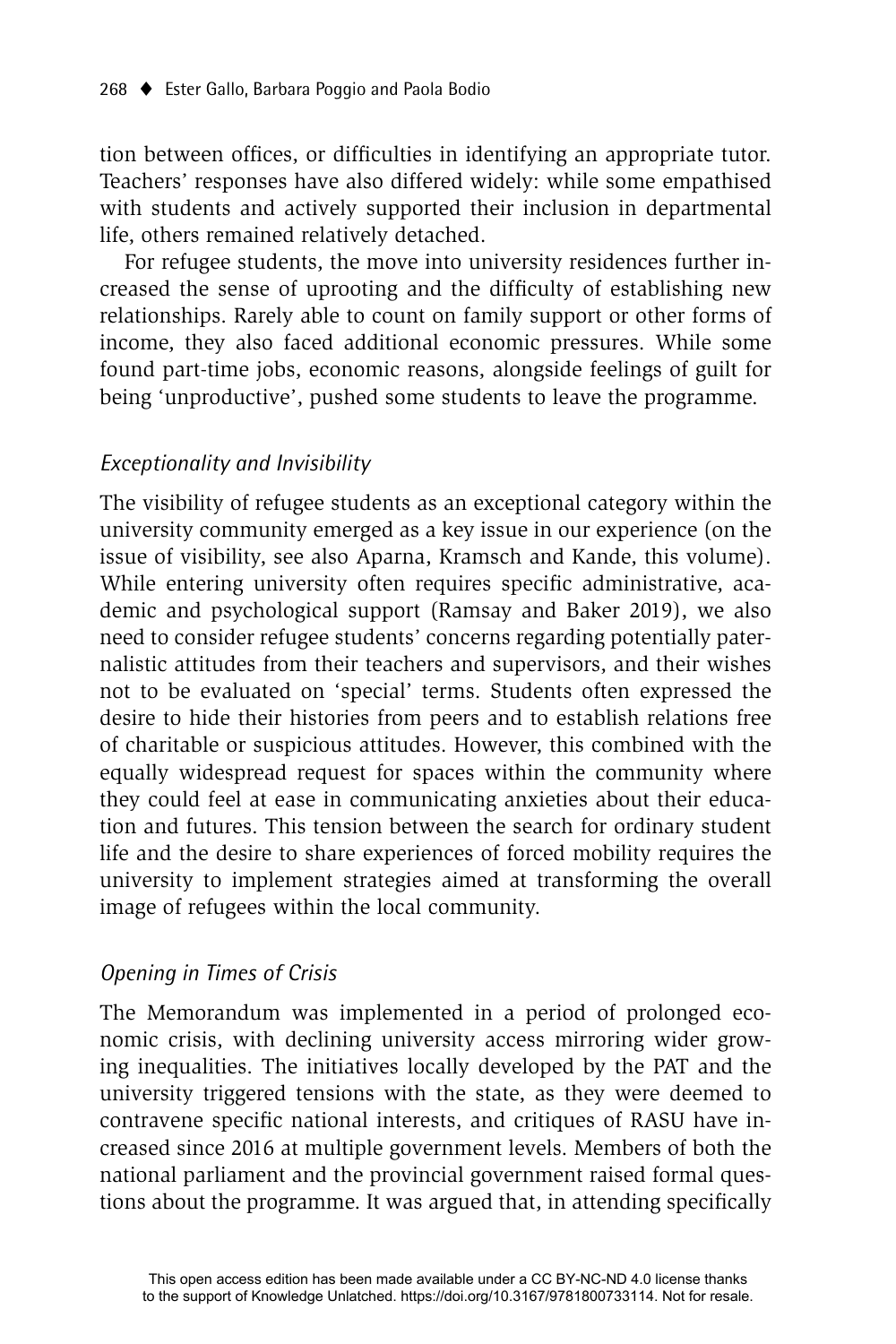to refugee-related issues, the university had failed to take into account other forms of marginalisation or disadvantage.5

These critiques called for the university to extend similar inclusion initiatives to other sections of the locality and the country more broadly.6 With respect to the SuXr programme, for instance, the awarding of extracurricular credits to students who volunteered with refugees was questioned. The lack of similar programmes to support elderly or disabled people was highlighted, with the university accused of 'indifference to the increasing malaise and instability of the national society'.7 The university's response to these criticisms stressed that both RASU and SuXr developed on the bases of international convention, its constitutional commitment, and its special status within the province. It also stressed that a system of scholarship traditionally supports disadvantaged students, with other extracurricular programmes existing to support disabled students.

Changes in national and provincial politics further highlighted the limits of a dependent relationship between the PAT and the university. Up until 2018, the centre-left coalition in the provincial government partially ensured the continuity and legitimacy of the RASU programme. However, the 'reciprocal relation' between the two parties changed after the radical-right Lega Party won national and provincial elections in March and October 2018. In the same year, the national Law 132 cancelled the humanitarian protection status, rendering it non-renewable and meaning it could not be converted into a study permit. While the effects for refugee students at national level are still unclear, University of Trento students holding humanitarian protection status can no longer be enrolled in RASU.

At provincial level, the impact of the immigration policies developed since 2018 overlaps with the end of the Memorandum in 2020. In the last eighteen months, CINFORMI and several reception structures have radically reduced or transformed their mandates. These changes raise concerns for the university around the sustainability of the projects and the continuation of collaborations, as the relationship with political and civil society is increasingly fraught. This demands the development of a more outward-looking approach from the university. In-depth dialogue and collaboration at inter-regional and national levels is needed in order to foster economic, organisational and pedagogical initiatives to sustain the programme in the long term. Currently, the university is exploring collaborations with UNHCR in order to reach out to refugee students in Italy or through international university corridors.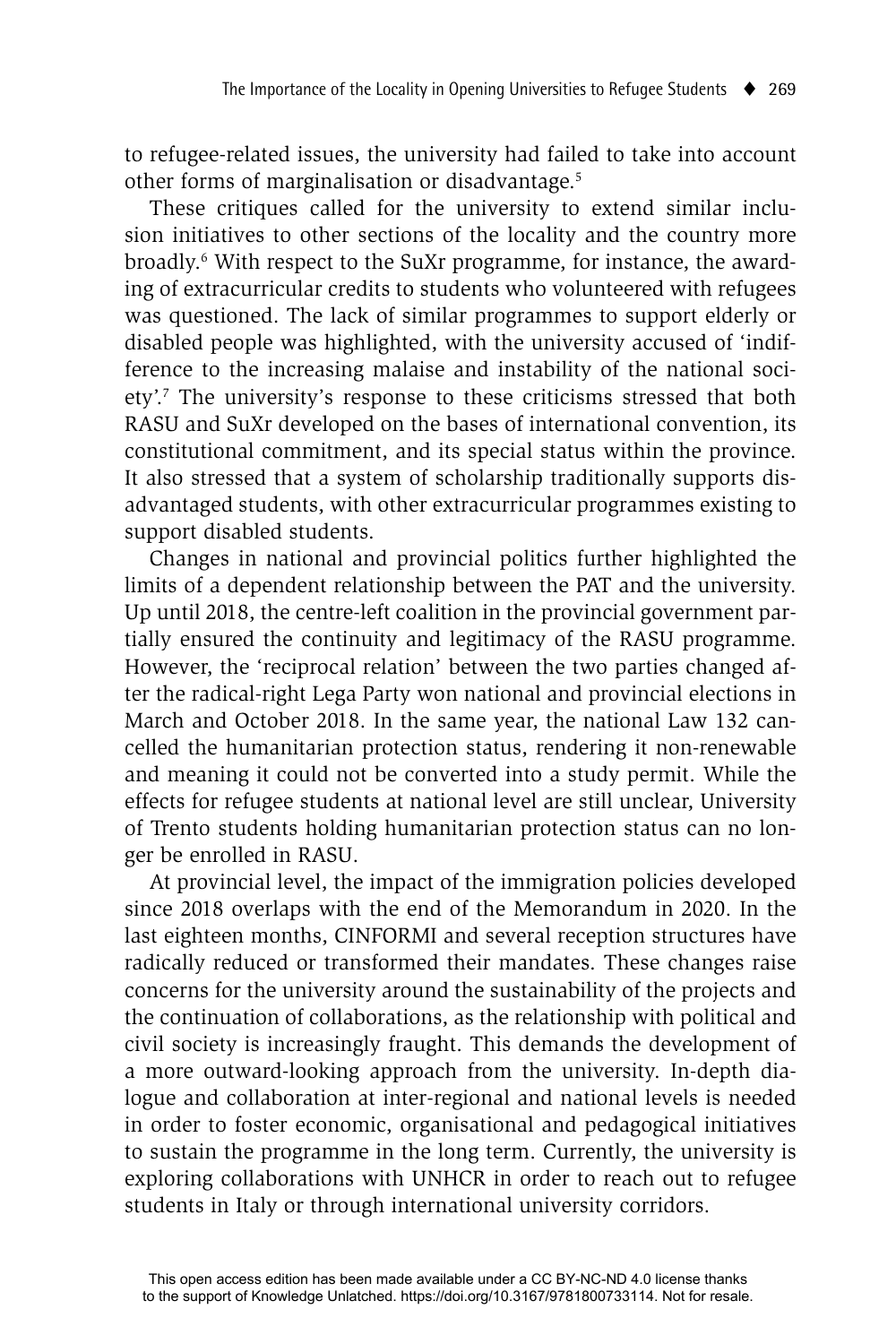# **Conclusions: The Meanings of Openness**

The locality is a context of waiting and agentiveness for refugees, where juridical and socio-economic uncertainties combine with aims of retrieving educational projects. Drawing from the recent experience of Trento, this chapter has discussed the meanings of 'opening up the university to refugees', taking into consideration the particular relationship between higher education (HE) communities, the provincial government and the city, and with regard to broader national orientations. The aim was to contribute to a bourgeoning literature on the local turn in migration/refugee studies – within and beyond an MLG perspective – by delving into the relatively little-studied dimension of the tertiary educational experiences and prospects of displaced people within the university community and the city. The present discussion cannot be generalised, and further analysis is certainly required in order to map the specificities and continuities of localising HE strategies for refugees across different cities, regions and in regard to shifting national policies. However, we can say that refugee policies in Italy, including those related to HE, have been open to the inclusion of sub-national actors and initiatives to a substantial degree. National fellowship schemes have been developed in parallel with  $-$  and partly influenced by  $-$  university programmes developed at sub-national levels. The Italian case thus seems to confirm wider trends in the key role of sub-national governments and local civil society networks in fostering university programmes for refugees (Streitwieser et al. 2019). Yet we must also note that consultations with lower government levels and non-public actors in Italy are not constitutionally binding, and ultimate decisions remain highly centralised in the hands of the national government and Interior Ministry. As such, national-level changes can deeply influence local initiatives and plans, enhancing and inhibiting sub-national programmes.

In Trento, the opening of the university to refugees was primarily a response to local transformations and perceptions. It reflected a distinct relationship between the university and the PAT, which called upon the university's commitment to provide services to the wider community. Several challenges have emerged from the relative 'novelty' of the initiatives and the difficulty of balancing approaches centred on the 'special' needs of refugee students with the need to meet the criteria of selection, competitiveness and performance that increasingly characterise academic culture in Italy. While the system values the swift completion of credits, this contradicts the complexities students face in transitioning from refugee situations to membership of an HE commu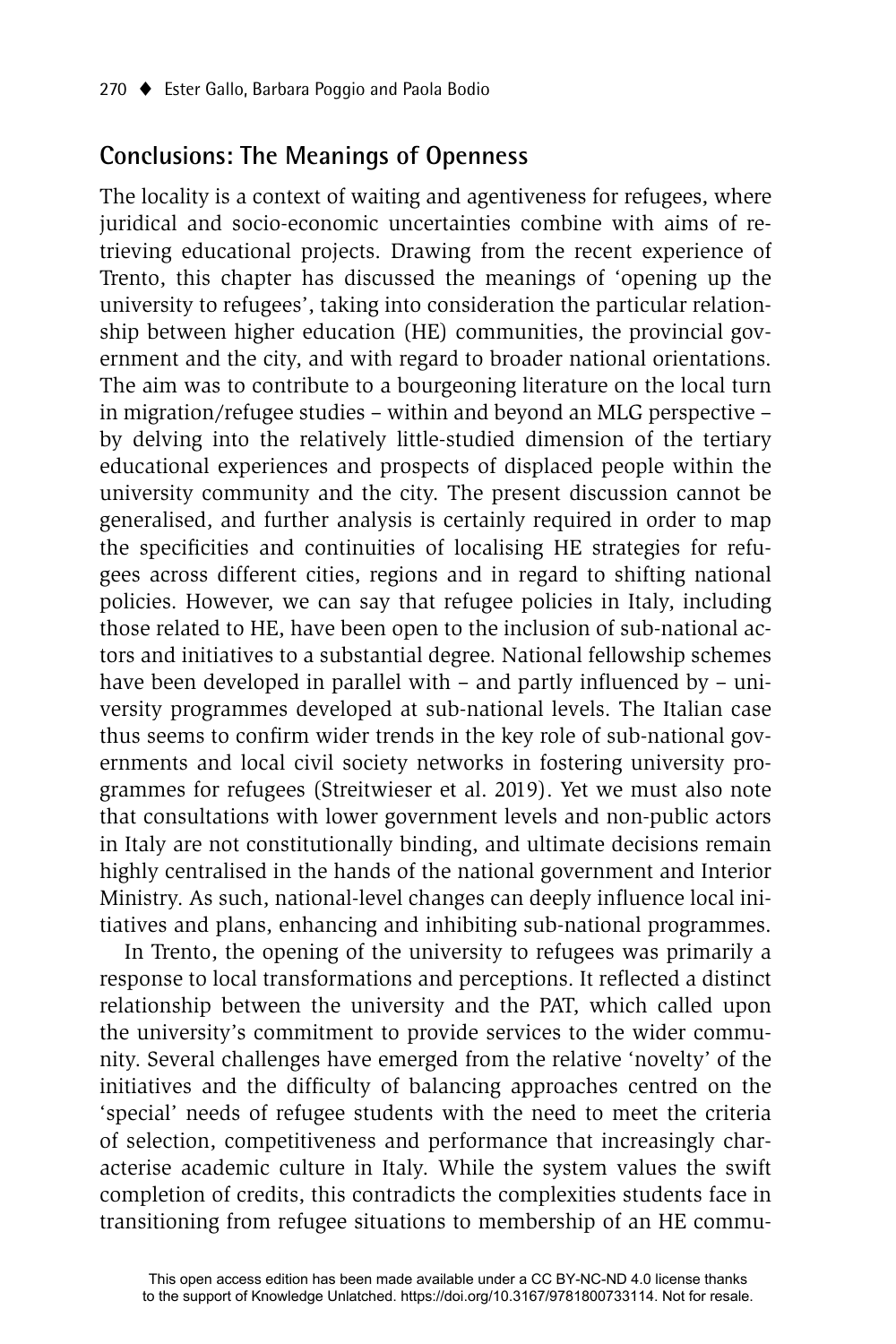nity – as the high drop-out rate illustrates. Internal regulations combine with economic problems and prolonged legal uncertainties to cause student outflows.

Other challenges result from a lack of cross-regional dialogue and national coordination (Ramsay and Baker 2019) on common challenges and good practices (see Di Stefano and Cassani, this volume). Without diminishing local initiatives' importance in responding to specific territorial concerns, the risk of a monadic approach to refugee students and higher education should be considered. So far there has been limited national political and academic debate about refugees' access to HE. Many universities tend to approach the presence of displaced students in the educational community and the city through a short-term 'everlasting emergency' approach, which side-lines the longer-term presence of students with refugee backgrounds in Italian universities and limits discussion of the pedagogical possibilities of a more inclusive university. The 'Manifesto for an Inclusive University' promoted by UNHCR-Italy (UNHCR 2019) is a first important step in this direction, although it is too early to predict its potential national and sub-national impacts.

Changing local and national political scenarios – partly induced by radical right parties' prolonged influence on migration politics, policies and discourses – contribute to further weakening the legitimacy of inclusive educational policies and the openness of universities to refugees and asylum seekers. Trento's experience shows how the relationship between the university and the provincial government, together with national political shifts, may easily translate into closure. It raises broader questions about the autonomy of the university, and demonstrates the need to implement national-level policies that can configure and sustain local initiatives in future. The language and content of national and provincial parliamentary interrogations outlined above oppose refugees to a more 'legitimate' community of university learners and beneficiaries. It creates a hierarchy between deserving national subjects and 'external' bodies deemed to be seizing educational opportunities from nationals. These critiques disregard the multi-level legal frameworks (local, national and international) requiring host societies to work towards refugee inclusion, as well as the initiatives developed by universities towards other disadvantaged groups.

At the same time, however, the challenges of widening educational access in a context where university study has traditionally been a privilege of the few, and where prolonged economic crisis has led, in turn, to public higher education cuts, cannot be easily dismissed (cf. Loher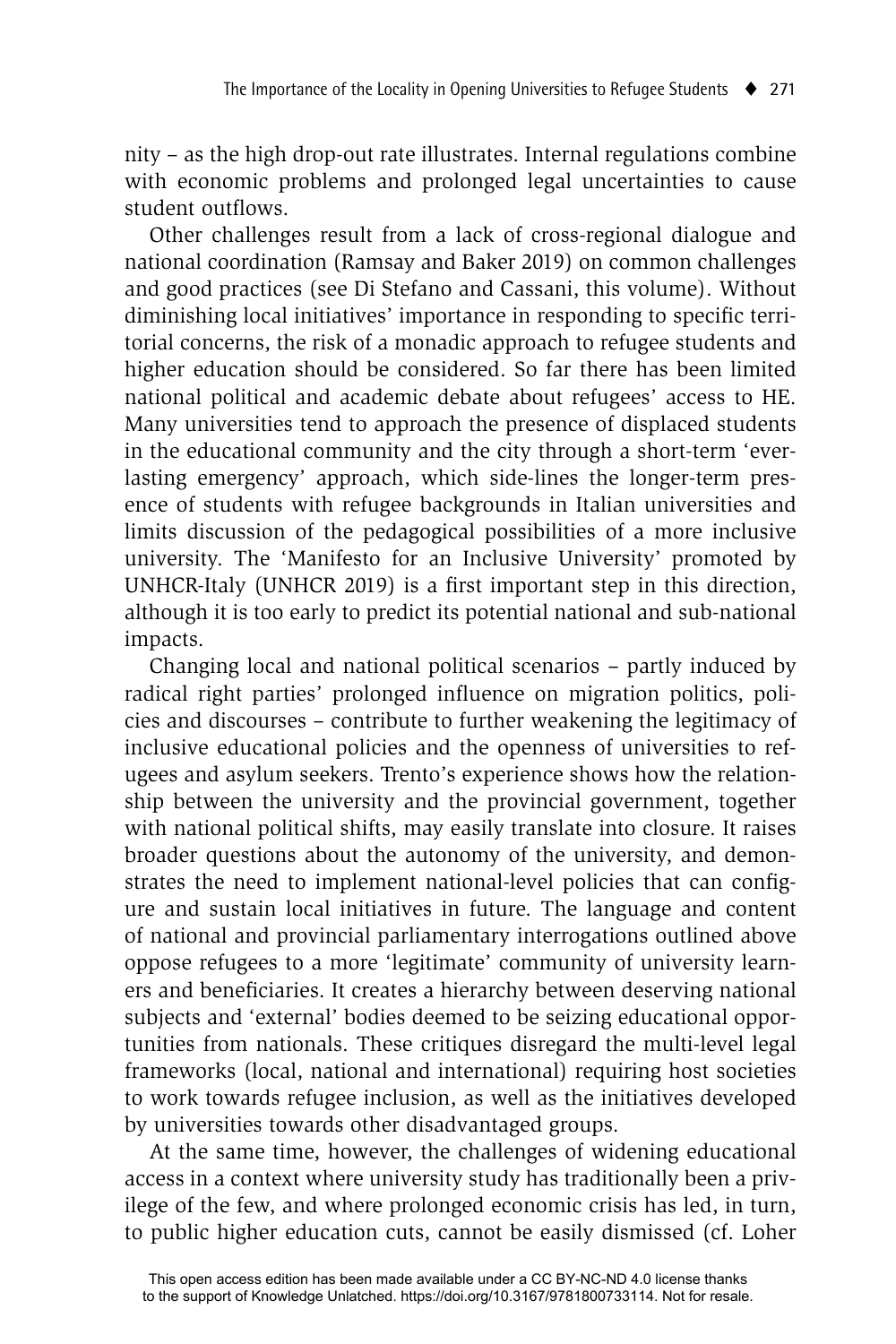et al. 2019). Future implementation of expansive national policies in HE aimed, among other things, at 'opening' universities to traditional and newly marginalised groups would reduce the risks of making refugee students the scapegoats of a more general malaise. As such, future analyses of the meanings, outcomes and challenges related to 'opening up universities to refugees' will need to address the growing inequalities and marginalisation – across class, ethnicity, nationality, gender and religious differences – that characterise European universities and societies more broadly.

**Ester Gallo** is Associate Professor in Anthropology at the Department of Sociology and Social Research, University of Trento. Her research interests cut across migration, religion, gender, colonial history and memory, forced migration and higher education. She is University Delegate for Academic and International Solidarity and the co-coordinator of the national network *Scholars at Risk* – Italy.

 $\ddot{\bullet}$ 

**Barbara Poggio** is Professor in Sociology at the Department of Sociology and Social Research, University of Trento. She is responsible for the University Programme of 'Equity and Diversity' which aims at monitoring gender, ethno-religious and class discrimination within the university and to develop more inclusive policies. Since 2016 she coordinates with Paola Bodio the project 'Asylum Seekers and Refugees in the University'. Her research interests include gender inequality, sociology of organisations and labour precarity.

**Paola Bodio** works as administrative staff in the Diversity Management Department of the University of Trento, which aims at the implementation of inclusive policies with respect to gender, class, racial and ethnic diversity. With Barbara Poggio, she coordinates the project 'Asylum Seekers and Refugees in the University'.

#### **Notes**

- 1. In Trento, issues otherwise devolved by the state to regional or municipal governments usually become competencies of the provincial government.
- 2. Title V, Art. 117, Comma 3 of the Italian Constitution.
- 3. For an overview from the Italian government website: http://www.integr azionemigranti.gov.it/Attualita/Approfondimenti/Pagine/Borse-di-studioper-beneficiari-di-protezione-internazionale.aspx (accessed: 13 March 2020).
- 4. This crucial aspect addresses the ambivalent construction and categorisation of students as 'refugees', and requires further reflection.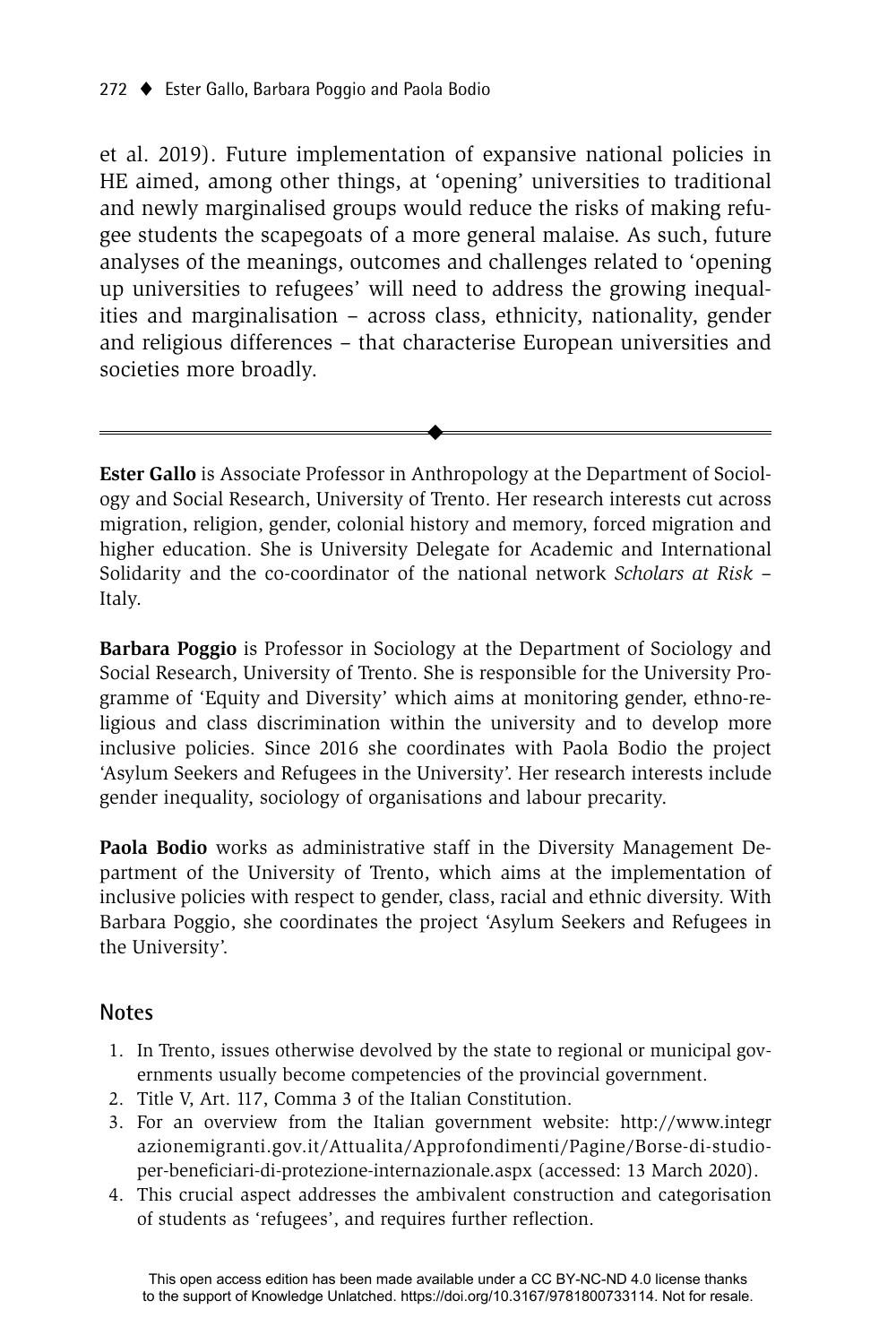- 5. Inquiry no. 047 made by senator De Bertoldi (FdI) on 16 October 2018 to the Ministry of Education, University and Research.
- 6. Inquiry made by provincial councillor Fugatti (Lega) to the Provincial Autonomous Province on 30 November 2016.
- 7. Inquiry no. 047 made by senator De Bertoldi (FdI) on 16 October 2018 to the Ministry of Education, University and Research.

## **References**

- Adam, I., and C. Torrekens. 2015 'Different Regional Approaches to Cultural Diversity', *Fédéralisme Régionalisme* 15: 1–18.
- Ambrosini, M. 2012. '"We Are Against a Multi-Ethnic Society": Policies of Exclusion at the Urban Level in Italy', *Ethnic and Racial Studies* 36(19): 136–55.
- Ambrosini, M., P. Boccagni and S. Piovesan. 2016. *L'immigrazione in Trentino 2015*. Trento: CINFORMI.
- Baker, S., S. Ramsay, E. Irwin and L. Miles. 2018. 'Hot, Cold and Warm Support', *Teaching in Higher Education* 23(1): 1–16.
- Bauder, H. 2016. 'Sanctuary Cities: Policies and Practices in International Perspective', *International Migration* 55(2): 174–87.
- Caponio, T. 2018. 'Immigrant Integration beyond National Policies?', *JEMS* 44(12): 2053–69.
- CARITAS. 2019. *Migration Statistics Dossier Italy*. Rome: IDOS Publications.
- CINFORMI. 2019. *Statistics 2019*. https://www.cinformi.it/ (accessed 31 May 2020).
- Crea, T.M. 2016. 'Refugee Higher Education: Contextual Challenges and Implications for Program Design, Delivery, and Accompaniment', *International Journal of Educational Development* 46: 12–22.
- Di Lorenzo, P., and E. Stefani. 2015. *Università e città*. Rome: Fondazione CRUI.
- EUA (European University Association). 2019. *Public Funding Observatory Country Sheet*. https://eua.eu/101-projects/586-public-funding-observatory.html (accessed 25 May 2020).
- Ferede, M.K. 2010. 'Structural Factors Associated with Higher Education Access for First Generation Refugees in Canada', *Refuge: Canada Journal on Refugees* 27(2): 79–88.
- Fielden, A. 2008 'Local Integration: An Under-Reported Solution to Protracted Refugee Situations', UNHCR Working Paper no. 158 (New Issues in Refugee Research).
- Gallo, E. 2016. 'Introduction', in E. Gallo (ed.), *Migration and Religion in Europe*. New York: Routledge, pp. 15–42.
- Garcia, Ó., and M.B. Jørgensen. 2019. 'Solidarity Cities and Cosmopolitanism from Below: Barcelona as a Refugee City', *Social Inclusion* 7(29): 198–207.
- Gattinara, P.T. 2016. *The Politics of Migration in Italy*. London: Routledge.
- Giannetto, L., I. Ponzo and E. Roman. 2019. 'National Report on the Governance of the Asylum Reception System in Italy', CEASEVAL RESEARCH Paper no. 21. http://ceaseval.eu/publications/WP3\_Italy.pdf.
- Glick-Schiller, N., and A. Çağlar. 2009. 'Towards a Comparative Theory of Locality in Migration Studies: Migrant Incorporation and City Scale', *Journal of Ethnic and Migration Studies* 35(29): 177–202.